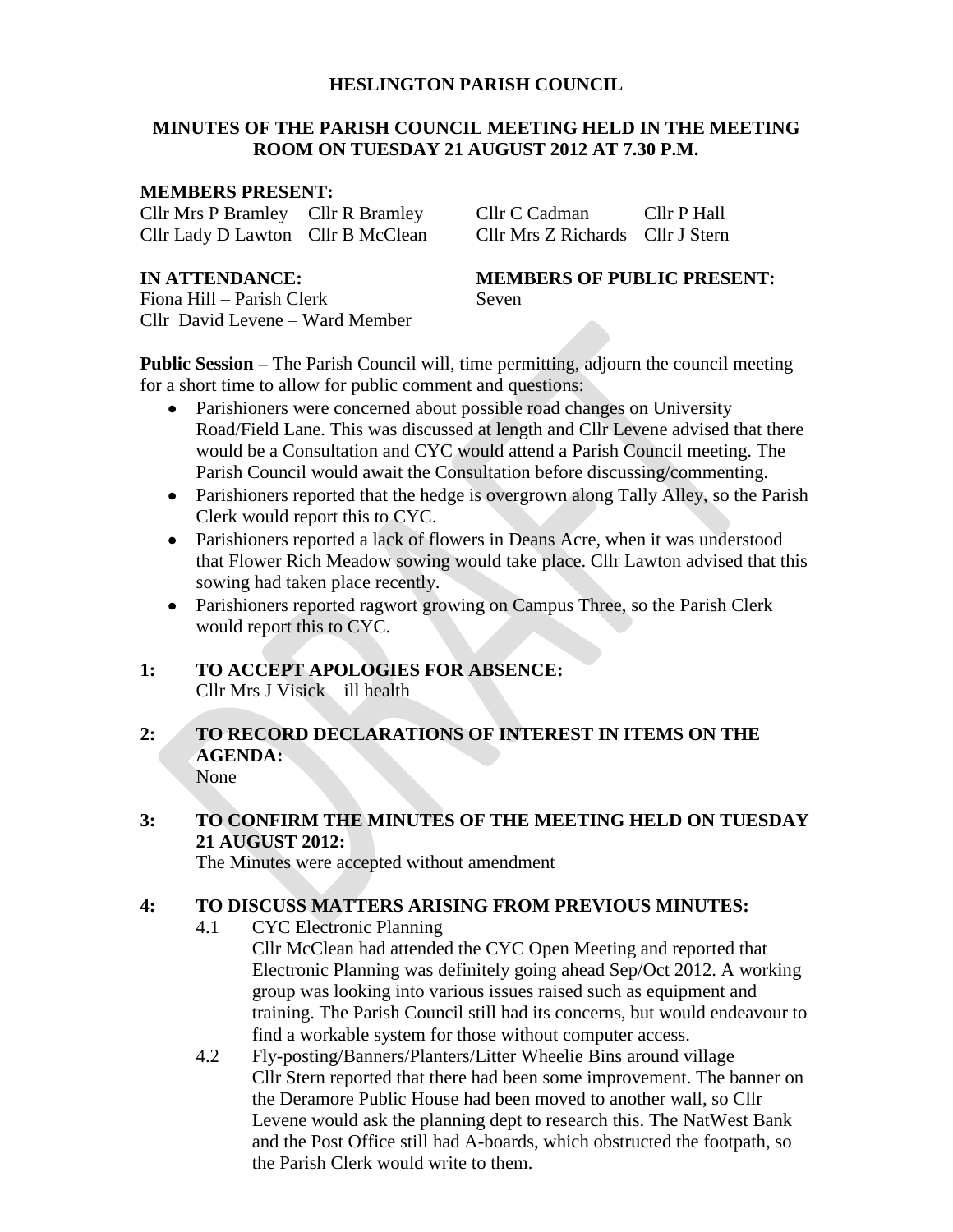- 4.3 Local Government Boundary Review The Parish Council had received a consultation letter regarding the number of councillors to be elected to City of York Council. The Parish Council agreed to make no comment.
- 4.4 Empowerment of Town/Parish Councils NTR – the Parish Council would keep a "Watching Brief", but this item could be removed from the list
- 4.5 Fly-tipping heaps in gateways along Low Lane The only heap still remaining was on private land and CYC would still allow the land owner free access to a tip to dispose of the rubbish.
- 4.6 Proposed road changes University Road/Field Lane This matter had been discussed at length in the Public Session.
- 4.7 Tree pruning, Main Street, Heslington Some trees had been pruned, but the trees at the South of the village on Common Lane had not been pruned, so the Parish Council would write to CYC thanking them for the work done and asking them to do the rest. Cllr Lawton had been advised that the Rowan trees should not be done until November.
- 4.8 Boss Lane Flooding

Cllr Lawton reported that the culvert appeared to be in "No Man's Land", as Halifax Estates and University of York land bordered either side of the culvert. However, University of York had agreed to try and do something.

- 4.9 Salt Bins NTR – the Parish Council would keep a "Watching Brief", but this item could be removed from the list
- 4.10 Cycle track along University Road The Parish Council are currently studying the Strategic Cycle Network Review and they discussed it with Cllr Levene, who confirmed there would be a consultation period.

# **5. TO DISCUSS, IF NECESSARY, LONG-STANDING MATTERS:**

- 5.1 Highway Matters
	- Cllr Levene reported that –

- CYC were monitoring monthly the dip in the road along Main Street - the resurfacing of The Outgang would not take place, as funding had not been allocated, but it had only missed out by one point, so would be first on the list for any left over funding.

- CYC survey regarding Common Lane/Low Lane will be published next week.

Cllr Hall reported that a shopping trolley padlocked to a lamp post along Boss Lane had been removed with the assistance of York University.

- 5.2 University of York/Campus 3/Heslington East NTR
- 5.3 Elvington NTR
- 5.4 Heslington Village Website Cllr McClean is continuing to keep it up to date.
- 5.5 Parish Newsletter The Summer 2012 edition had been distributed

# **6: TO RECEIVE ANY MATTERS RAISED BY MEMBERS OF PUBLIC:** None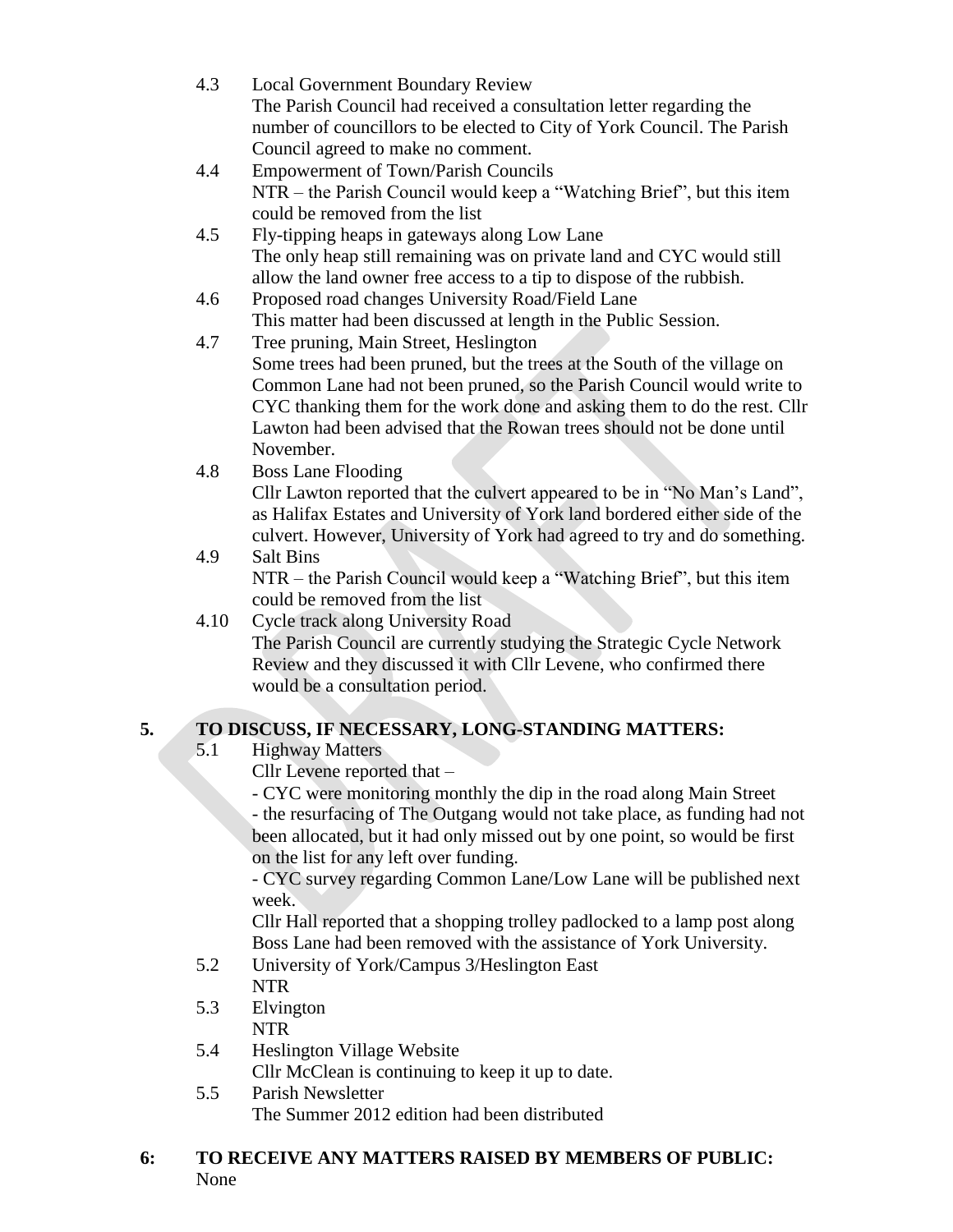### **7: TO REPORT AND MAKE RELEVANT RECOMMENDATIONS ON NEW PLANNING APPLICATIONS:**

| Letter A: | We support the application                                                           |
|-----------|--------------------------------------------------------------------------------------|
| Letter B: | We have no objections                                                                |
| Letter C: | We do not object but wish to make comments or seek safeguards as set out<br>overleaf |
| Letter D: | We object on the planning grounds set out overleaf                                   |

7.1 12/02306/FULM Heslington East Athletics/Cycle Track Letter B – The Parish Council has now comments to make 7.2 12/02383/TCA Greenberry House, Bridge Garth Letter C - The Parish Council has no objection to felling, as long as the trees are replaces with something more suitable.

7.3 12/02568/FUL Helix House, Innovation Way Letter A – The Parish Council approves of this application

# **8: TO REPORT PLANNING DECISIONS BY CITY OF YORK COUNCIL:**

| 8.1 | 12/01882/FUL | Sports Centre, Heslington Lane                | Approval |
|-----|--------------|-----------------------------------------------|----------|
| 8.2 | 12/01930/LBC | The Lodge Residential Home                    | Approval |
| 8.3 | 12/01931/FUL | The Lodge Residential Home                    | Approval |
| 8.4 | 12/02268/FUL | Heslington Hall, University of York Withdrawn |          |

The Parish Council were disappointed by the approvals of The Lodge Residential Home and were most interested to know why this decision was made, so the Parish Clerk would request this information from CYC.

# **9: TO RECEIVE REPORTS FROM REPRESENTATIVES OF FOLLOWING OUTSIDE BODIES:**

- 9.1 Ward Cllr David Levene - had been elected as a cabinet member for Environmental Services, so would no longer be on the Scrutiny Committee
- 9.2 North Yorkshire Police Jon-Mark Buchanan NTR
- 9.3 Yorkshire Local Councils Association NTR – next meeting would be Sep/Oct 2012
- 9.4 Heslington East Community Forum NTR – next meeting 24 Sep 12, venue TBC
- 9.5 Good Neighbourhood Forum NTR
- 9.6 Ouse and Derwent Drainage Board NTR
- 9.7 Sportsfield

Cllr McClean advised that the pavilion was just about finished and then an opening ceremony would be arranged.

- 9.8 York Environment Forum NTR
- 9.9 Alms Houses NTR
- 9.10 Elvington NTR
- 9.11 The Meeting Room Cllr Cadman that new curtains had been fitted. Secondary glazing and lamp shades would be fitted shortly.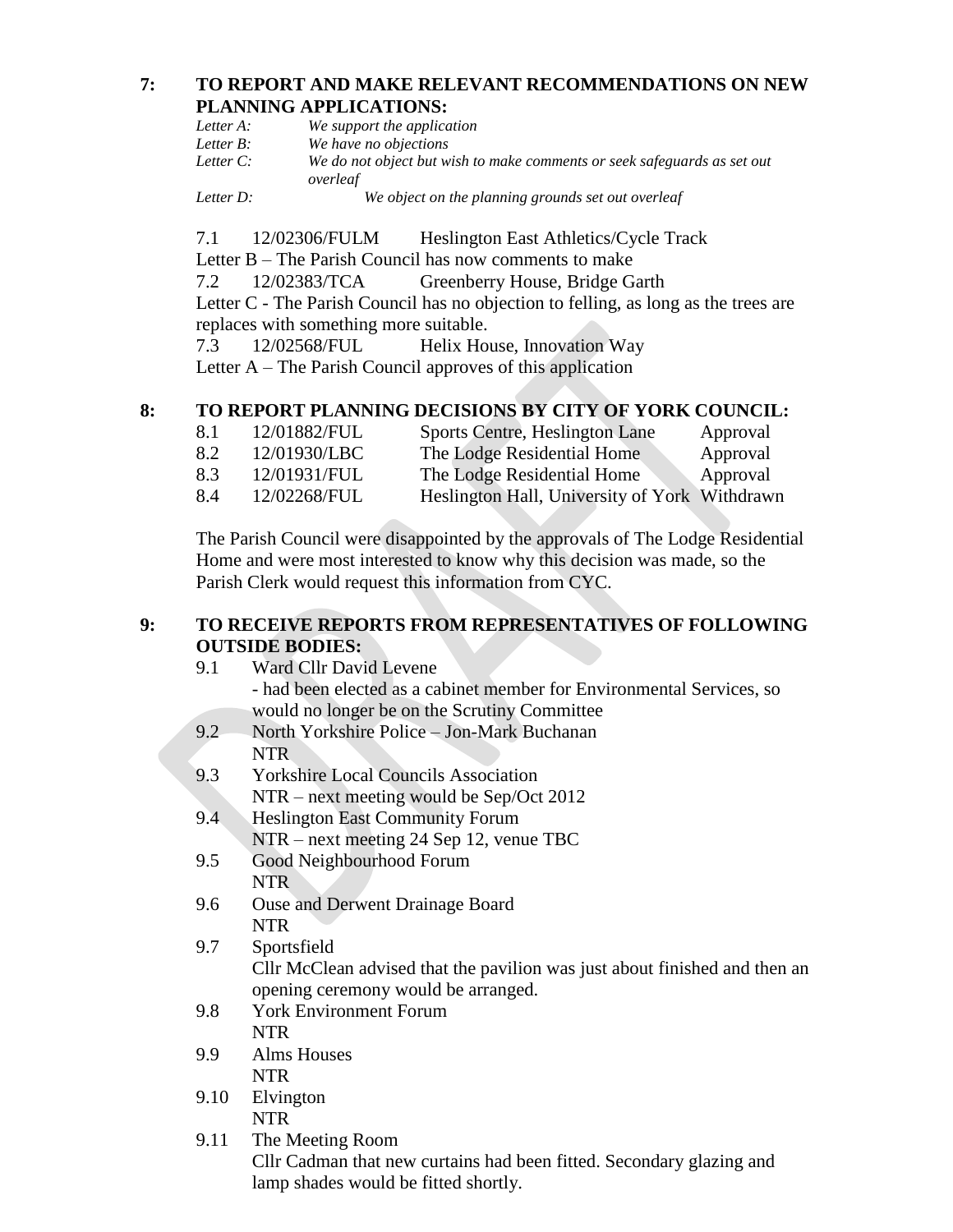# **10: TO REPORT ANY NEW CORRESPONDENCE RECEIVED BY THE COUNCIL:**

10.1 CYC Footway in front of the Hesketh Almshouses, Main Street, Heslington

Parish Councillors could recall some work done many years ago, not by the Trustees, so the Parish Clerk would write to CYC advising this.

The Woodland Trust had written to invite the Chairperson, or a representative, for the parish Council to the official opening of the Diamond Wood at Kimberlow Hill Wood at the University of York on Tuesday 18 September 2012. Unfortunately, none of the Parish Councillors were able to attend, so the Parish Council would write thanking them for the invitation, but giving apologies.

# **11: TO REPORT MATTERS RAISED BY MEMBERS:**

Cllr Hall reported that strimming was required around telephone kiosks,  $\bullet$ village signs etc within the parish. The Parish Clerk was asked to write to CYC to request York Pride/Community Payback did the work.

# **12: TO DISCUSS MATTERS RAISED BY PARISH CLERK/RESPONSIBLE FINANCIAL OFFICER:**

12.1 Bookkeeping records for year ending 31Mar13 to date The Parish Clerk circulated copies around Parish Councillors.

12.2 Internal Control Check(s)

Cllr Richards conducted the VAT Controls and the Parish Council were satisfied with records presented by the Parish Clerk/RFO.

12.3 Internal Audit Report

The Parish Clerk circulated copies of the Internal Audit Report, which listed ten findings (A-J) The Parish Clerk recommended that the for the next five meeting (Sep12-Jan13) two findings were researched and any necessary action taken/agreed and minuted. This would allow sufficient time for this work to be done prior to the year end.

12.4 Road verge grass cutting contract

The Parish Clerk said this was still "work in progress"

12.5 Matters raised with/by Yorkshire Local councils Association (YLCA) The Parish Clerk had circulated emails and the Parish Council noted the content regarding:

- (i) Register of Interest and websites
- (ii) Pecuniary Interest and Declarations at meetings

(iii) Electronics Payments

The Parish Council are concerned about the requirement for spouse's interests to be declared, so the Parish Clerk would seek advice from Y.L.C.A.

12.6 Asset Register

The Parish Clerk said this was still "work in progress"

12.7 Quality Parish Council Scheme

The Parish Clerk said this was "work in progress"

12.8 To approve for payment the invoices as follows:

| 12.8.1 Parish Clerk/HMRC  | Salary              |              | £97.28/£168.42 001459/001462 |
|---------------------------|---------------------|--------------|------------------------------|
| 12.8.2 Parish Clerk       | Expenses            | None Claimed |                              |
| 12.8.3 York Print Company | Newsletter Printing | £49.00       | 001461                       |